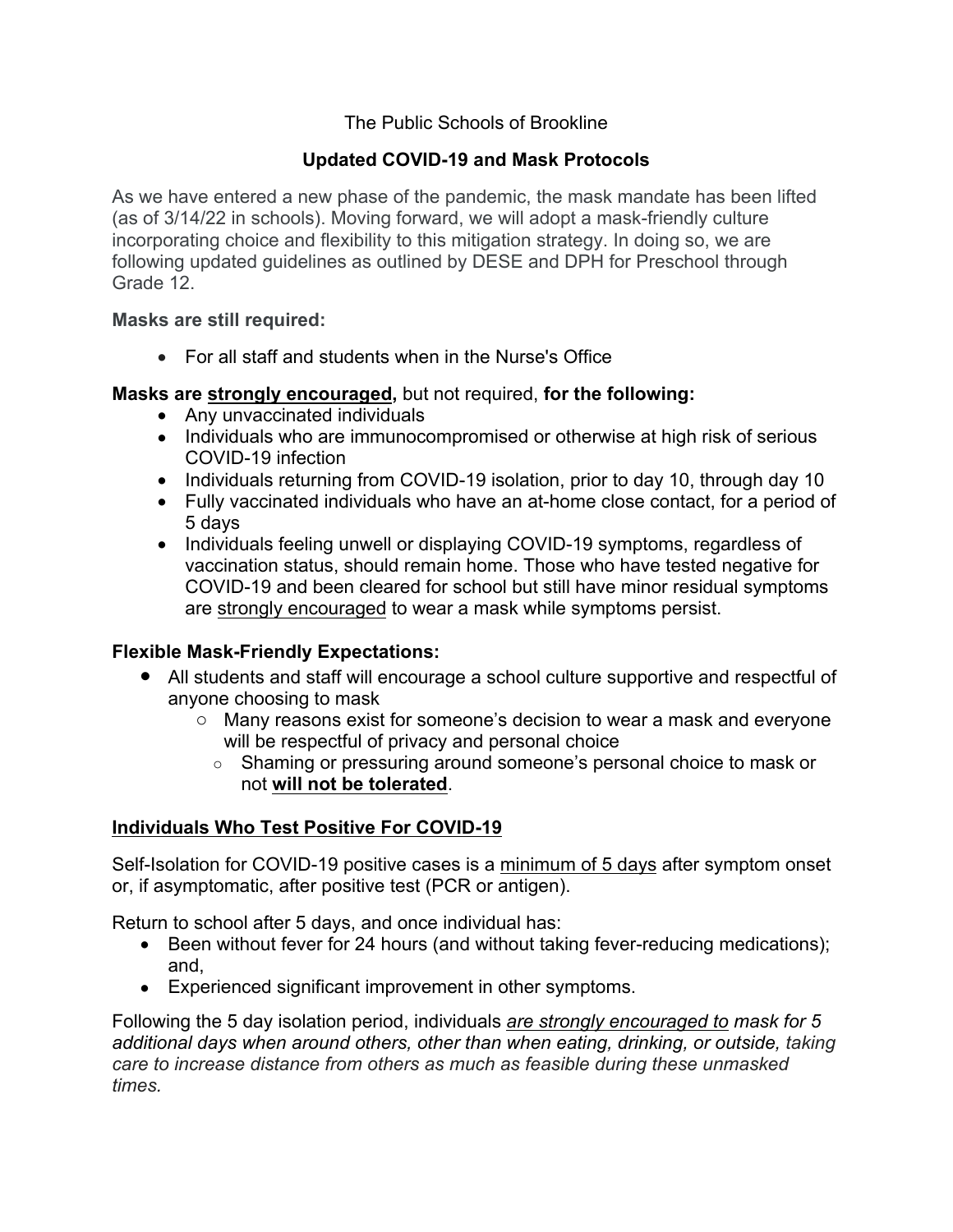Test on Day 6 is strongly recommended\* but not required to return to school \**particularly* in those with any residual minor symptoms on Day 5

- Take an at-home rapid antigen test on evening of Day 5 or morning of Day 6 of self-isolation
- If positive, stay home and retest on subsequent days if able
- If negative, return to school

# **Symptomatic Individuals (Regardless of Vaccination Status)**

New onset of COVID-19 symptoms, even if a single symptom (such as runny nose, sore throat or cough)

- Stay home initially and take the at-home rapid antigen test on Day 1 of symptoms.
- If negative, and *only one symptom* (excluding fever, difficulty breathing/shortness of breath, new loss of taste or smell, muscle aches or body aches, or new onset cough), may attend school for the day. Retest 24h later.
- If negative, but *more than one symptom*, stay home for the day. Retest 24h later.
- If the subsequent test is negative, return to school when symptoms improve (must be without fever for 24 hours without use of fever-reducing drugs).

*If positive* on any test, follow above guidance and self-isolate for 5 days at a minimum.

PSB will continue voluntary at-home weekly surveillance for staff and students through April 22<sup>nd</sup>, when DESE will re-evaluate. We strongly encourage all students and staff to participate in this surveillance as an additional layer of safety. We will continue to concentrate our efforts on providing testing for symptomatic individuals.

## **Unvaccinated or Partially Vaccinated Individuals Identified as Close Contacts Outside of School**

- Self-Quarantine for at least 5 days from the last date of exposure.
- PSB recommends taking an at-home rapid antigen on the day the close contact is first notified.
- Take a second test 5 days after the last exposure (sooner if symptoms develop).
- May return to school after completing 5 day self-quarantine provided individual:
	- Remains asymptomatic, AND
	- Strongly encouraged to wear a mask for 5 days upon return to school, AND
	- Conducts active monitoring for symptoms through Day 10 following last exposure, immediately self-isolating and testing should symptoms develop.